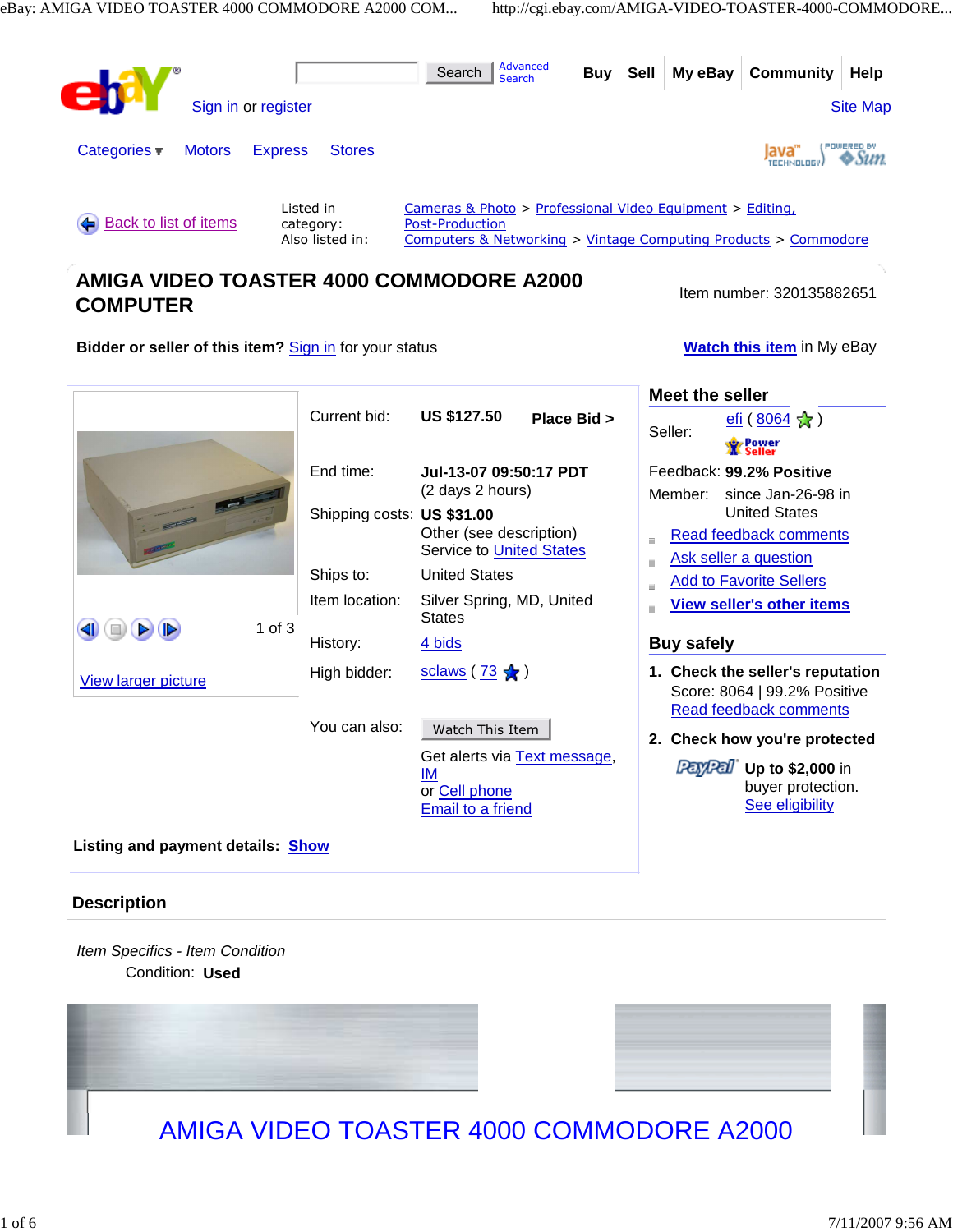# **COMPUTER**

UP FOR BIDS AT NO RESERVE IS AN AMIGA VIDEO TOASTER 4000 COMMODORE A2000 COMPUTER.

THIS UNIT WAS TESTED FOR POWERUP WHICH IT DOES FINE AND IS GUARANTEED TO DO SO. NO FURTHER TESTING WAS DONE.

POPPING THE TOP COVER REVEALS TWO HARD DRIVES, A CD-ROM DRIVE, AN ETHERNET CARD, TWO CARDS LABELED "DIGITAL PROCESSING SYSTEMS" (THESE HAVE VARIOUS S-VIDEOS AND BNC CONNECTIONS), AND ONE ADDITIONAL CARD WHICH HAS A NUMBER OF BNC CONNECTIONS AS WELL AS A PHONE CONNECTION.

PLEASE VIEW THE PICTURES BELOW TO SEE THE ACTUAL ITEM/S YOU ARE BIDDING ON. ONLY WHAT IS PICTURED IS INCLUDED. IF IT IS NOT PICTURED, IT IS NOT INCLUDED.

**Please view Our other auctions for plenty more equipment.**

#### **Bidding Terms:**

- Do not assume anything. If the description is not clear enough, please let us know.
- Please ask any questions you may have BEFORE bidding.
- When contacting us, please do not select "Hide my email address from EFI", as we will not be able to reply.

#### **Guarantee Terms:**

- This item is only guaranteed to power on. We are limiting our guarantee due to one of the following two reasons: **1.** We tested this item for powerup only. Due to our inexperience with this type of equipment, and/or our lack of necessary related equipment, and/or the item's low value, we were unable to further test. The unit powers on fine, and it may or may not work as it should. We simply do not know and therefore cannot fully guarantee it. **2.** The unit powers on, but we can see that it's not fully functional. If this is the case, we will clearly indicate the observed faults in the item description.

- If the item does not power on when it arrives, you may qualify for a refund. In such a case, you must contact us within five days of delivery.

- Return shipping is at the buyer's cost and is the buyer's responsibility.

- This guarantee does not cover damage incurred during shipping. In order to be covered against shipping damage you much purchase insurance.

#### **Payment Terms:**

- Payment is due within 7 days.

- We accept PayPals and Money Orders / Certified Checks.

- PayPal payments exceeding \$100.00 must ship to a PayPal confirmed U.S. address.

#### **Shipping Terms:**

- Shipping quoted is for the Continental U.S. only.
- Item/s will ship via FedEx and we therefore are unable to ship to P.O. Boxes.
- Only items totaling \$250 or more will require signature upon delivery.
- Most items ship within 2 business days.
- Local pickups at our Maryland facility are permitted. Email for details before bidding.

#### **International Bidders:**

- We may allow international bids for certain items.
- Do NOT bid before contacting us to verify eligibility, terms and conditions.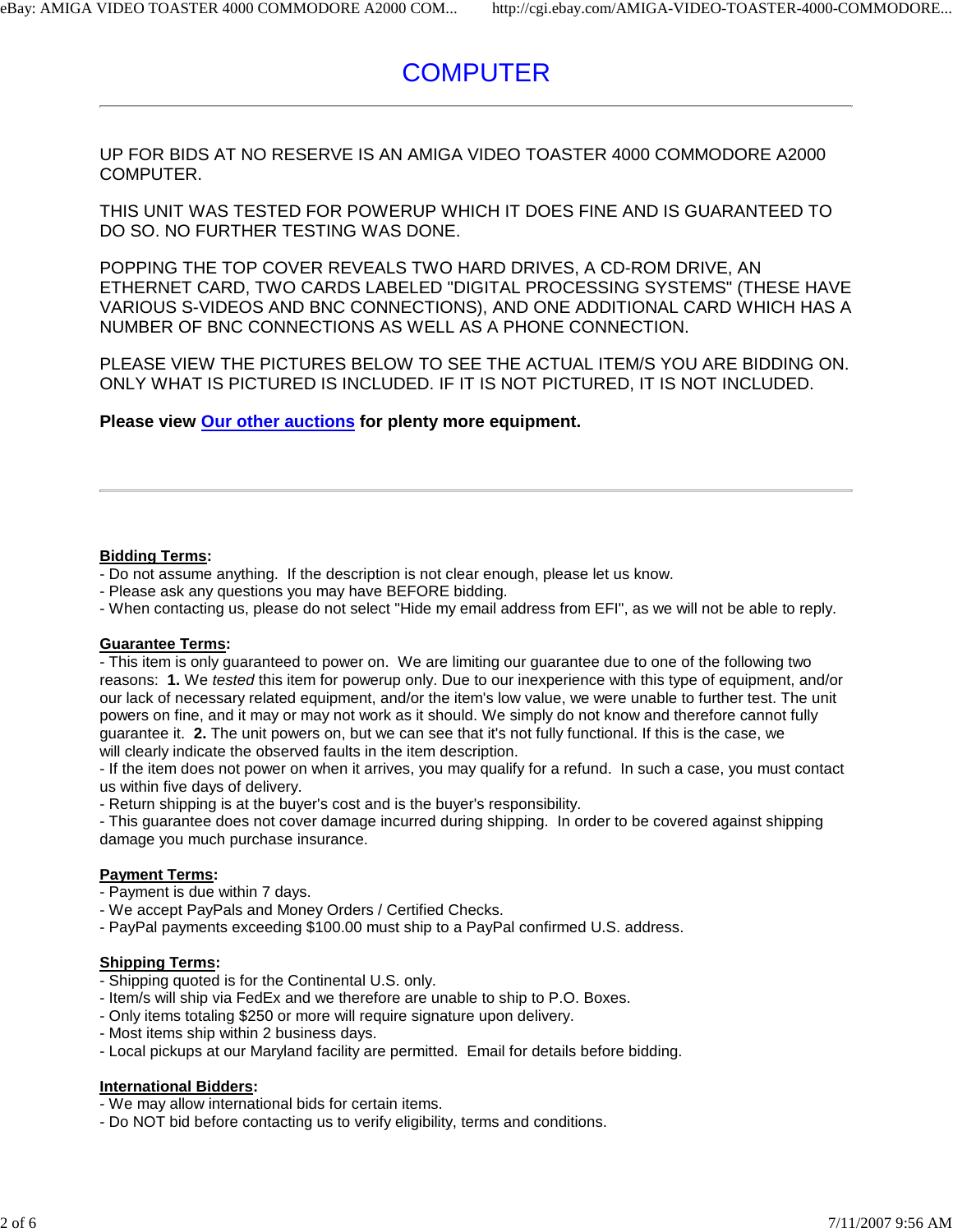**Please view Our other auctions for plenty more equipment.**

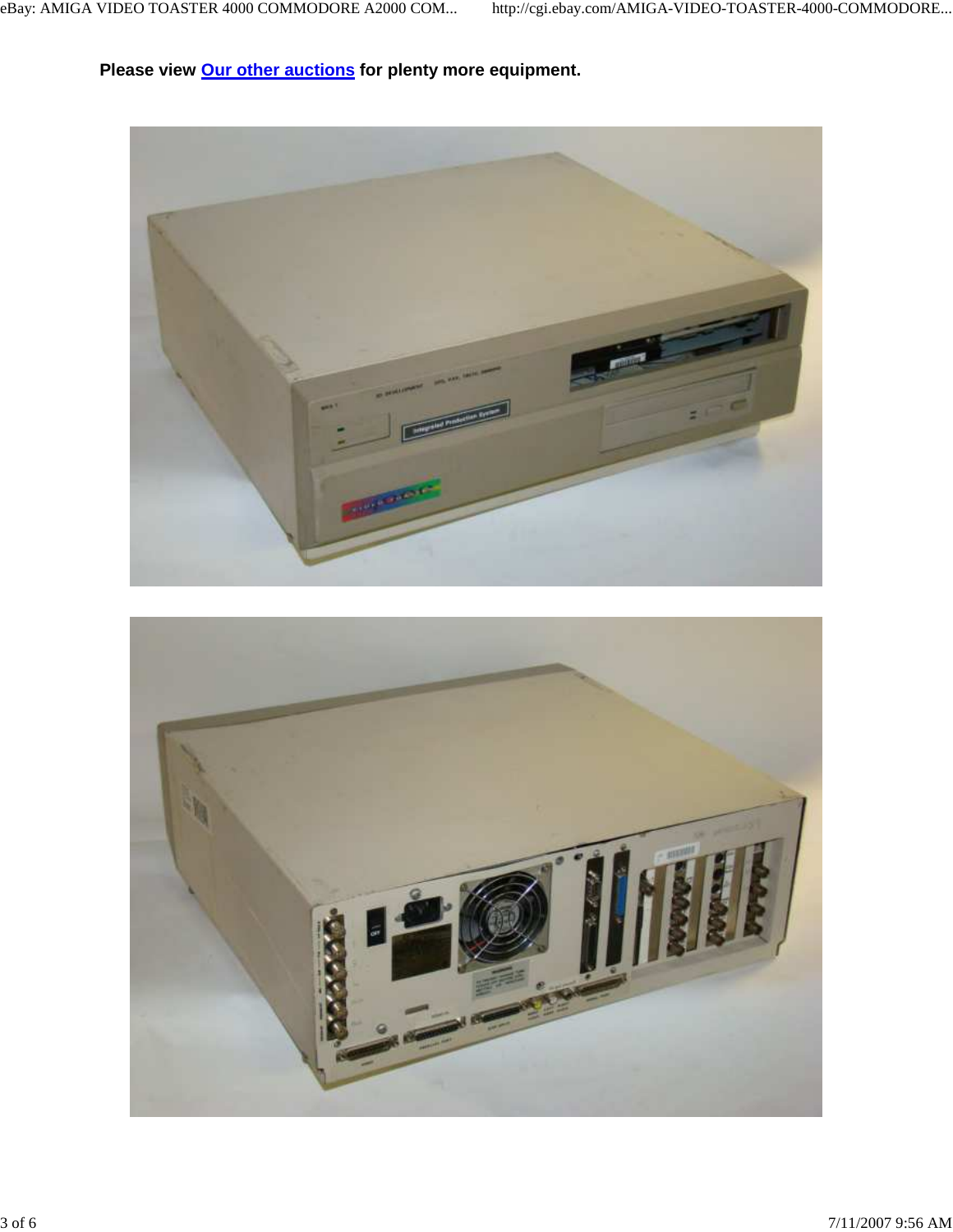

**Created by eBay Blackthorne ver. 3.1.96.0** 

On Jul-09-07 at 04:12:30 PDT, seller added the following information:



eBay User ID: efi

Jul. 11, 2007



SquareTrade © AP6.0

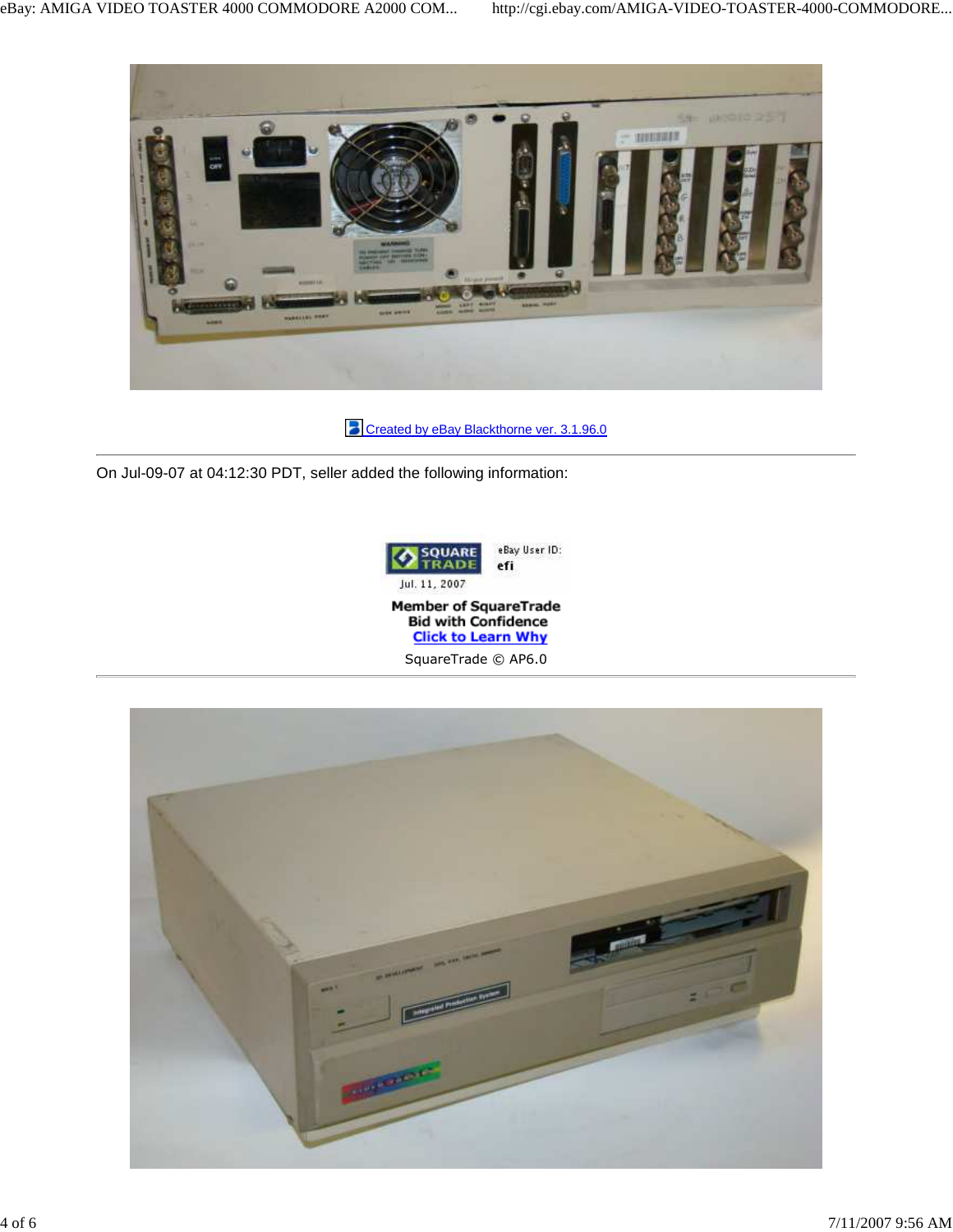



# **Shipping and handling**

# **Ships to**

United States

| Country: United States       |                      |                         |  |  |
|------------------------------|----------------------|-------------------------|--|--|
| <b>Shipping and Handling</b> | То                   | <b>Service</b>          |  |  |
| US \$31.00                   | <b>United States</b> | Other (see description) |  |  |

#### **Domestic handling time**

Will usually ship within 1 business day of receiving cleared payment.

# **Shipping insurance**

US \$1.00 Optional

#### **Sales tax**

Seller charges sales tax for items shipped to: MD (5.000%).

### **Return policy**

Return policy not specified. Read item description for any reference to return policy.

### **Payment details**



### **Item title: AMIGA VIDEO TOASTER 4000 COMMODORE A2000 COMPUTER**